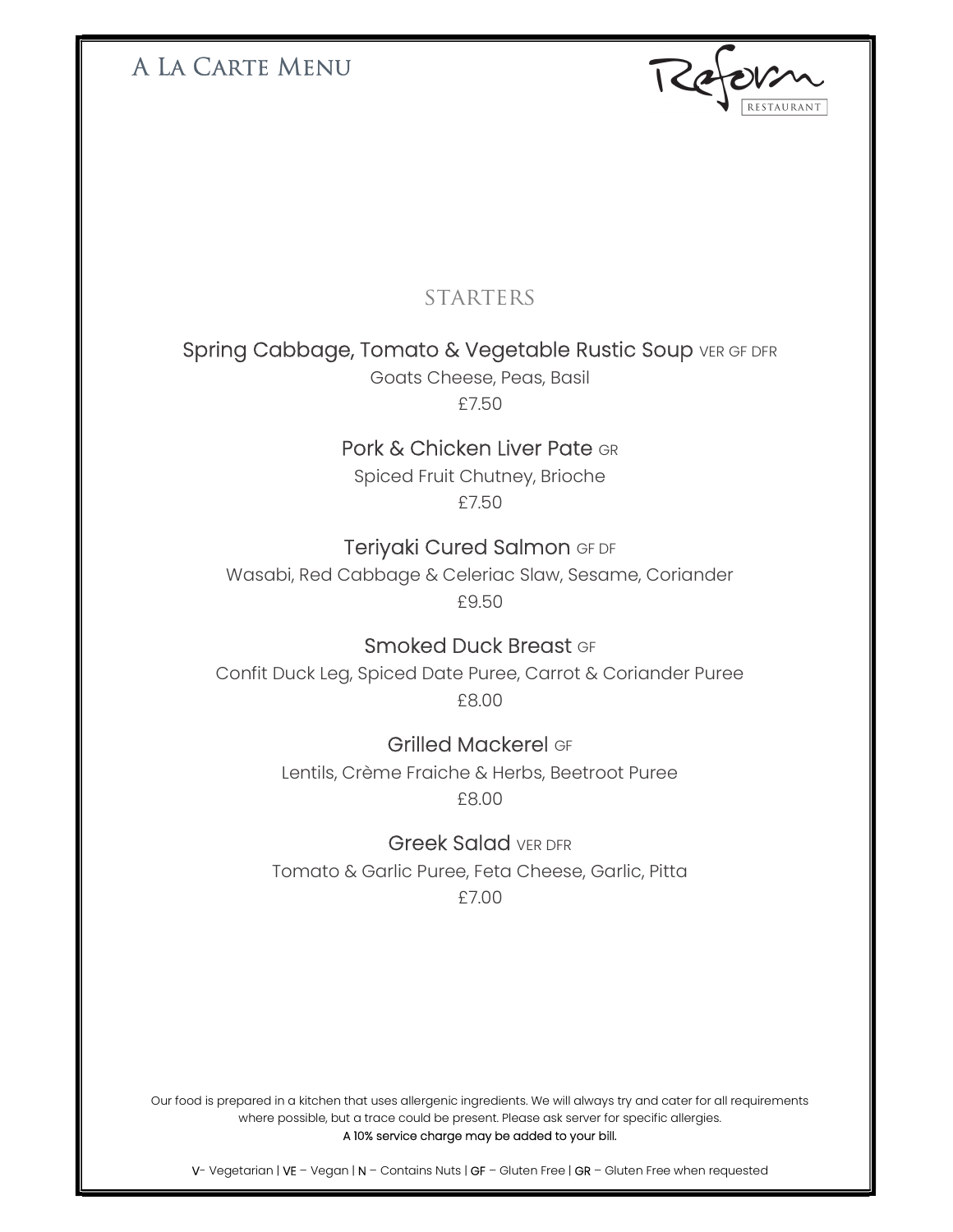## A La Carte Menu

### Mains

## Braised Blade of Lincolnshire Beef GF DFR

Oxtail 'Hot Pot' Potato, Sprouting Broccoli, Carrot & Ginger Puree £23.00

## Asparagus, Tomato & Cote Hill Blue Cheese Tart v

Herb Chutney & Rocket, Balsamic & Tomato Salad £17.00

#### Spiced Salmon GR

Crisp Mussels, Tomato, Saag Aloo, Mint & Coriander Yoghurt £24.00

## Rump of Lamb GF

Hispi Cabbage, 'Champ' Mashed Potato, Mint Pesto £24.50

#### Hake & Smoked Salmon in Filo Pastry

French Style Peas, Tomato & Herb Chutney £23.00

#### Saag Aloo VE

Spiced Pea, Tomato & Aubergine Samosa, Vegan Cheese £17.00

#### 8oz Lincolnshire Ribeye GF

Caramelised Onion & Thyme Puff Pastry, Grilled Tomato, Bearnaise Sauce £25.00 (Additional £4.00 for dinner inclusive guests)

#### **Sides**

French Fries - £3.00 Reform Triple Cooked Chips - £3.50 Sprouting Broccoli, Pea & Garlic Butter - £3.50 Gem, Rocket, Tomato & Feta Salad N - £3.50

Our food is prepared in a kitchen that uses allergenic ingredients. We will always try and cater for all requirements where possible, but a trace could be present. Please ask server for specific allergies. A 10% service charge may be added to your bill.

V- Vegetarian | VE – Vegan | N – Contains Nuts | GF – Gluten Free | GR – Gluten Free when requested